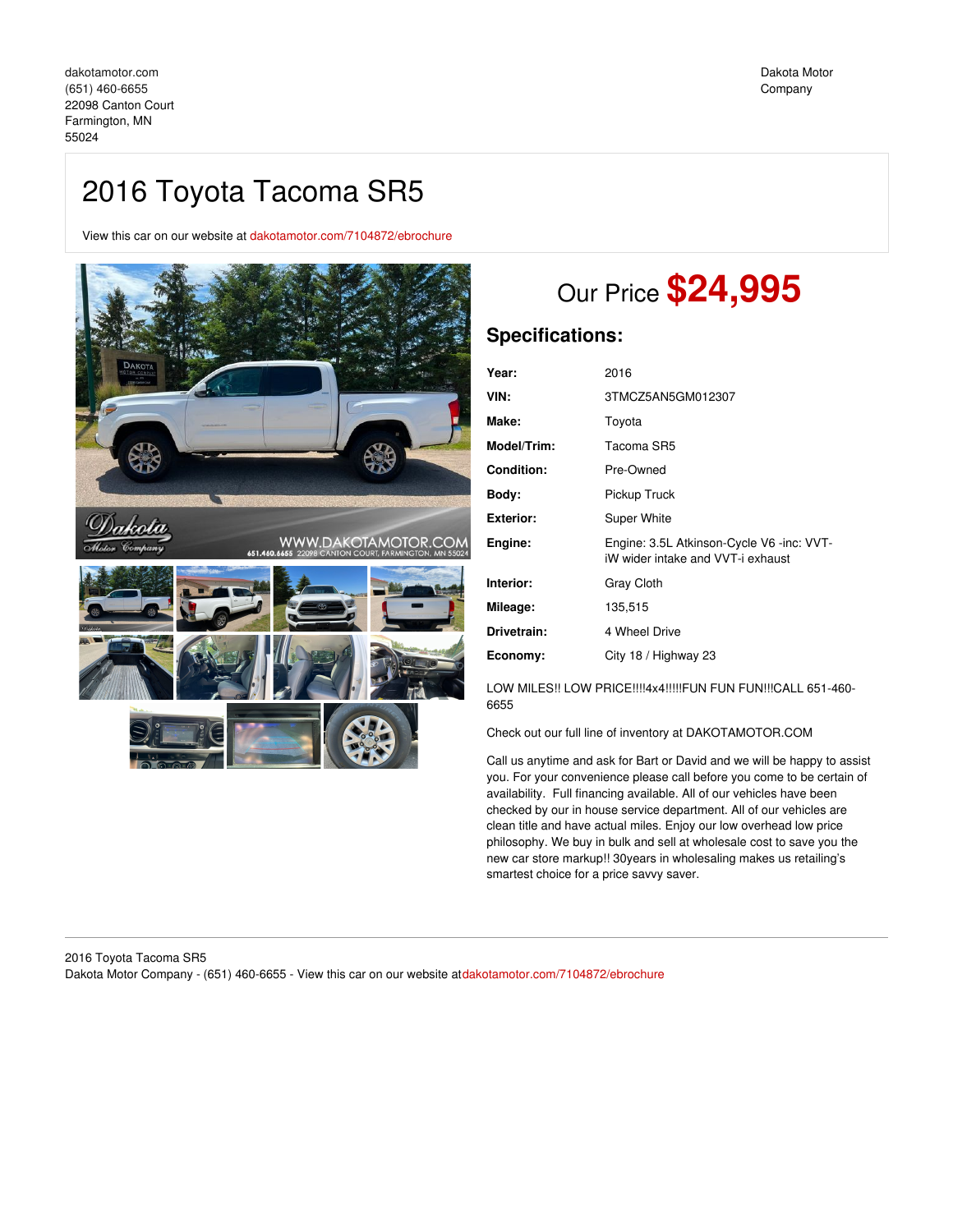

## 2016 Toyota Tacoma SR5 Dakota Motor Company - (651) 460-6655 - View this car on our website at[dakotamotor.com/7104872/ebrochure](https://dakotamotor.com/vehicle/7104872/2016-toyota-tacoma-sr5-farmington-mn-55024/7104872/ebrochure)

# **Installed Options**

## **Interior**

- 2 12V DC Power Outlets
- 4-Way Driver Seat -inc: Manual Recline, Fore/Aft Movement and Manual Lumbar Support
- 4-Way Passenger Seat -inc: Manual Recline and Fore/Aft Movement
- 60-40 Folding Split-Bench Front Facing Flip Forward Cushion/Seatback Rear Seat
- Air Filtration- Analog Appearance- Cloth Door Trim Insert- Cruise Control
- Day-Night Rearview Mirror- Delayed Accessory Power- Driver Foot Rest
- Engine Immobilizer- Entune Selective Service Internet Access- Fabric Seat Trim (FC)
- Fade-To-Off Interior Lighting
- Front Bucket Seats -inc: 4-way adjustable front seats w/drivers lumbar support
- Front Center Armrest- Front Cupholder- Front Map Lights
- Front Seats w/Cloth Back Material and Manual Driver Lumbar Full Carpet Floor Covering
- Full Cloth Headliner
- Full Floor Console w/Covered Storage, Mini Overhead Console w/Storage and 2 12V DC Power Outlets
- Gauges -inc: Speedometer, Odometer, Engine Coolant Temp, Tachometer, Trip Odometer and Trip Computer
- HVAC -inc: Underseat Ducts
- Instrument Panel Bin, Interior Concealed Storage, Driver / Passenger And Rear Door Bins and 2nd Row Underseat Storage
- Interior Trim -inc: Cloth Instrument Panel Insert, Metal-Look Door Panel Insert, Metal-Look Console Insert and Chrome/Metal-Look Interior Accents
- Leather/Metal-Look Steering Wheel- Locking Glove Box- Manual Air Conditioning
- Manual Anti-Whiplash Adjustable Front Head Restraints and Manual Adjustable Rear Head **Restraints**
- Manual Tilt/Telescoping Steering Column- Outside Temp Gauge
- Power 1st Row Windows w/Driver 1-Touch Down Power Door Locks w/Autolock Feature
- Power Rear Windows- Rear Cupholder- Remote Keyless Entry System- Trip Computer
- Urethane Gear Shifter Material